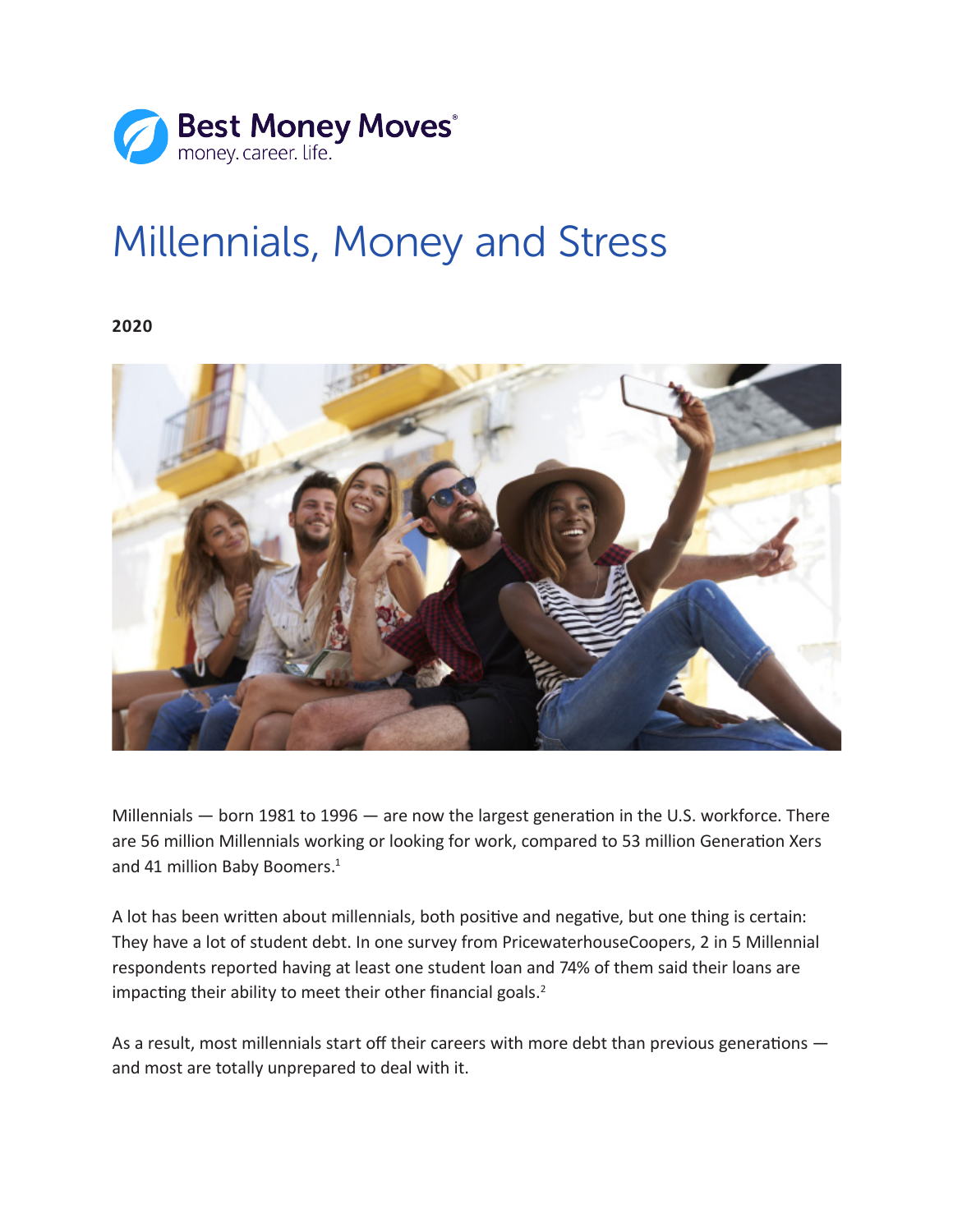## The New Debt Crisis: Student Debt

Student Debt U.S. student debt now totals nearly \$1.64 trillion and students in the graduating class of 2019 have an average student-loan debt of \$29,900.<sup>3</sup>

Student loan debt also forces borrowers to delay paying off other forms of debt, including credit cards.

Those decisions have far-reaching implications for families, careers and the economy, and the crisis is only getting worse.



The average monthly payment on a \$25,000 loan at 6.8 percent over 10 years is \$288.

The consequences of this debt are significant: More than a third of Americans with student loan debt are delaying building emergency savings, 29 percent are waiting to save for retirement and nearly 1 in 4 are putting off buying a home.4

Clearly, student debt is a serious problem for millennials and causes significant financial stress.

In fact, 71 percent of millennials say their stress level related to financial issues has increased over the last 12 months and nearly half report that issues with personal finances have been a distraction at work.<sup>2</sup>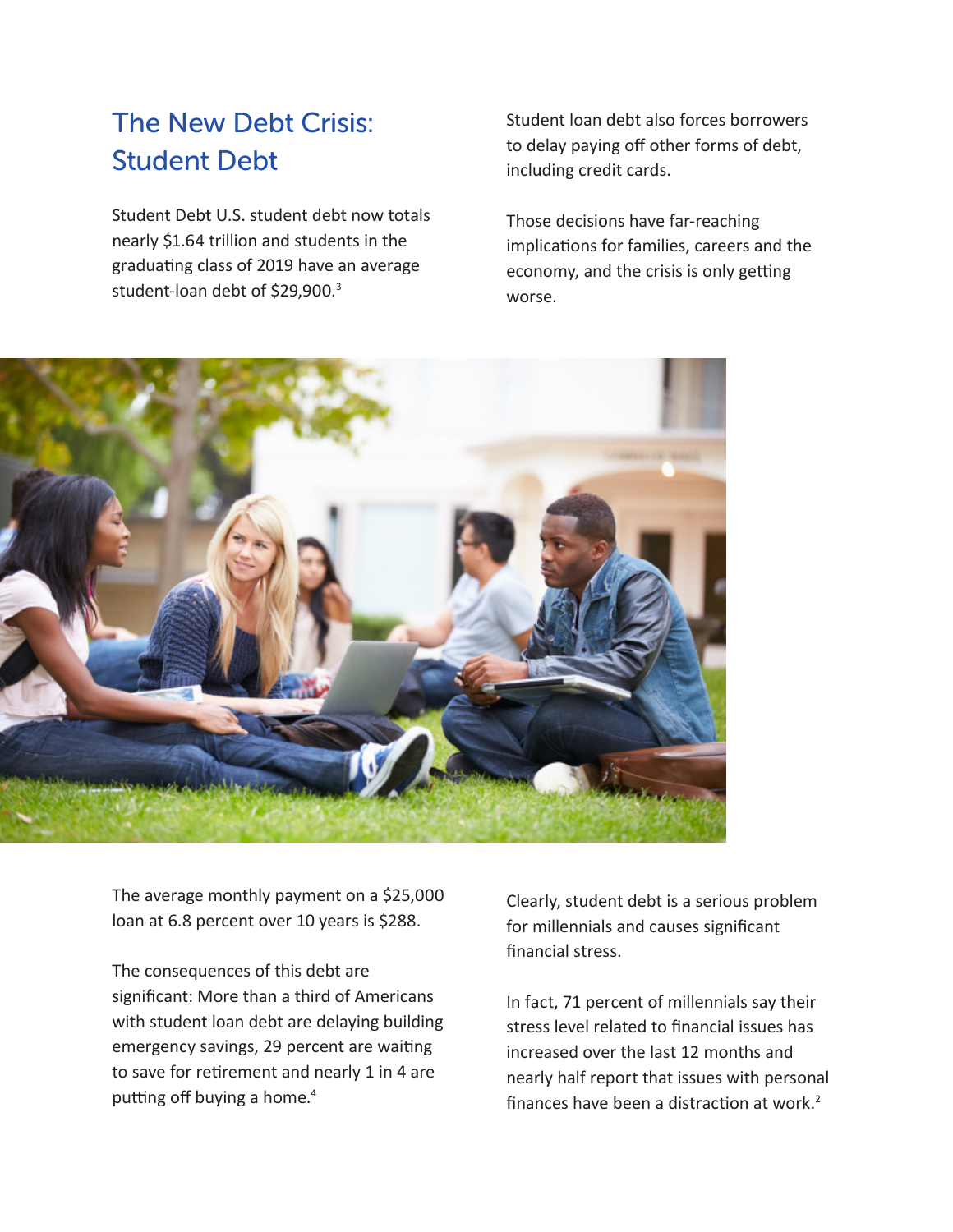#### The Impact of Student Debt

Coping with overwhelming debt isn't easy, and more and more are defaulting: the Brookings Institute has predicted that by 2023, nearly 40 percent of borrowers may default on their student loans.<sup>5</sup>



Knowing the status of their debt impacts their credit score and their ability to take on more debt adds to the stress of the debt itself.

Even if they manage to stay current, the impact of student debt is significant. Other things have to wait—even emergency funds and 401(k) contributions.

That's why it is so important to help millennials learn how to manage their money. It's a real challenge to make ends meet with debt payments on top of everything else.

With guidance and a budget, millennials can make their money go further and avoid making decisions that will negatively affect them down the road.

#### How Employers Can Help

It's not possible to eliminate student debt overnight, but employers can help employees with student loans dial down financial stress by providing resources that help them make better financial decisions.

Unfortunately, employer-sponsored 401(k) programs are not enough. The information in such programs focus on investing.

Most of your employees need more basic help. They need to learn how to build a budget and pay down debt — especially millennials who have student loans on top of everything else.

The good news? Millennials are curious and tech-savvy and seek out tools that can help them deal with issues like financial management.

Plus, most admit they need help: 82 percent of millennials say their financial planning needs improvement and only 40 percent have clarity on how much they should be spending and saving.<sup>6</sup>

Best Money Moves can help. Mobile, gamified and easy-to-use, Best Money Moves provides practical, unbiased help so employees can make smarter financial decisions and manage the debt they have.

Student debt can overwhelm young employees, leading to lost productivity, even depression. Once they get their finances under control, their stress levels will come down-and with lower stress comes greater focus.